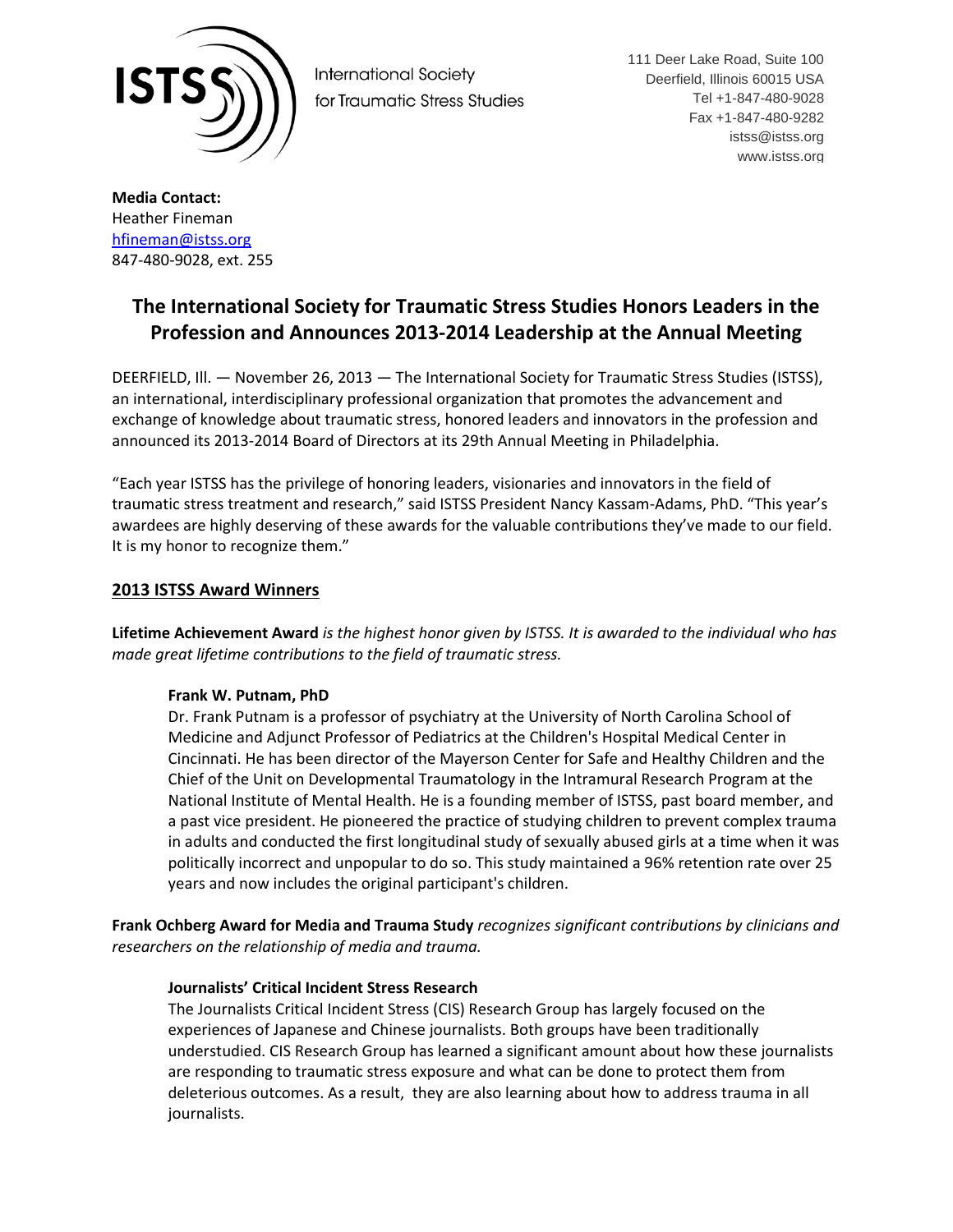**Public Advocacy Award** *is given for outstanding and fundamental contributions to advancing social understanding of trauma.*

#### **NATAL: Israel Trauma Center for Victims of Terror and War**

The Israel Trauma Center for Victims of Terror and War (NATAL) continues its longstanding and excellent record of promoting the resilience of Israeli society through treatment, prevention, public awareness, and research. NATAL was founded in 1998 as an apolitical non-profit organization that provides support to survivors of war and terror-related trauma. They collaborate with mental health professionals to ensure the accuracy of their information and to enhance the sensitivity with which it is disseminated. Their ongoing work includes four annual media campaigns aimed at increasing public knowledge about trauma and reducing social stigma about seeking trauma treatment. The campaigns involve television, radio, newspaper, magazines, newsletters and the Internet. They provide a hotline number that is broadcast on all media outlets during emergencies such as terrorist attacks. They reach adolescent and young adult audiences via a rock band whose members are combat veterans with PTSD and they reach even younger audiences with puppet shows. They also host regular conferences on specialized trauma topics such as the history of trauma in Israel and the effects of trauma on journalists.

**Chaim and Bela Danieli Young Professional Award** *recognizes excellence in traumatic stress service or research by an individual who has completed his or her training within the last five years.*

#### **Katie A. McLaughlin, PhD**

Dr. McLaughlin graduated summa cum laude from the University of Virginia, earned a master's degree in psychology from Penn State, a second master's degree in epidemiology and public health from Yale University, and PhDs in psychology and epidemiology and public health from Yale University. She completed a postdoctoral fellowship at Harvard Medical School and a Research Fellowship at the Harvard School of Public Health. She is currently an Assistant Professor of Psychology at University of Washington. Her work joins the areas of the epidemiology and developmental psychopathology with a special focus on childhood adversities. It includes several papers documenting the effects of Hurricane Katrina over time and a major collaborative study of Army suicide. Her recent efforts include intervention research in the Boston Public Schools and studies of brain development in Romania. In all of these endeavors, McLaughlin's work has been characterized by a pattern of beginning with understanding and characterizing typical psychosocial and physiological development and then determining how exposure to extreme stress alters typical developmental trajectories.

**Robert S. Laufer Award for Outstanding Scientific Achievement** *is given to an individual or group who has made an outstanding contribution to research in the field of traumatic stress.*

#### **Professor Chris Brewin**

Chris Brewin is a professor of clinical psychology at University College London. He is an Elected Fellow of the Association for Psychological Science and the British Academy. He chaired the ISTSS Publication Committee for three years. He has been an associate editor of the *Journal of Traumatic Stress* and the *British Journal of Clinical Psychology.* He is a member of the work group that developed the DSM-5 criteria for PTSD and a member of the ICD 11 working group on stress disorders. Brewin has been a leading voice in the science of traumatic stress for more than 30 years. He is known for developing the influential dual representation theory of PTSD.